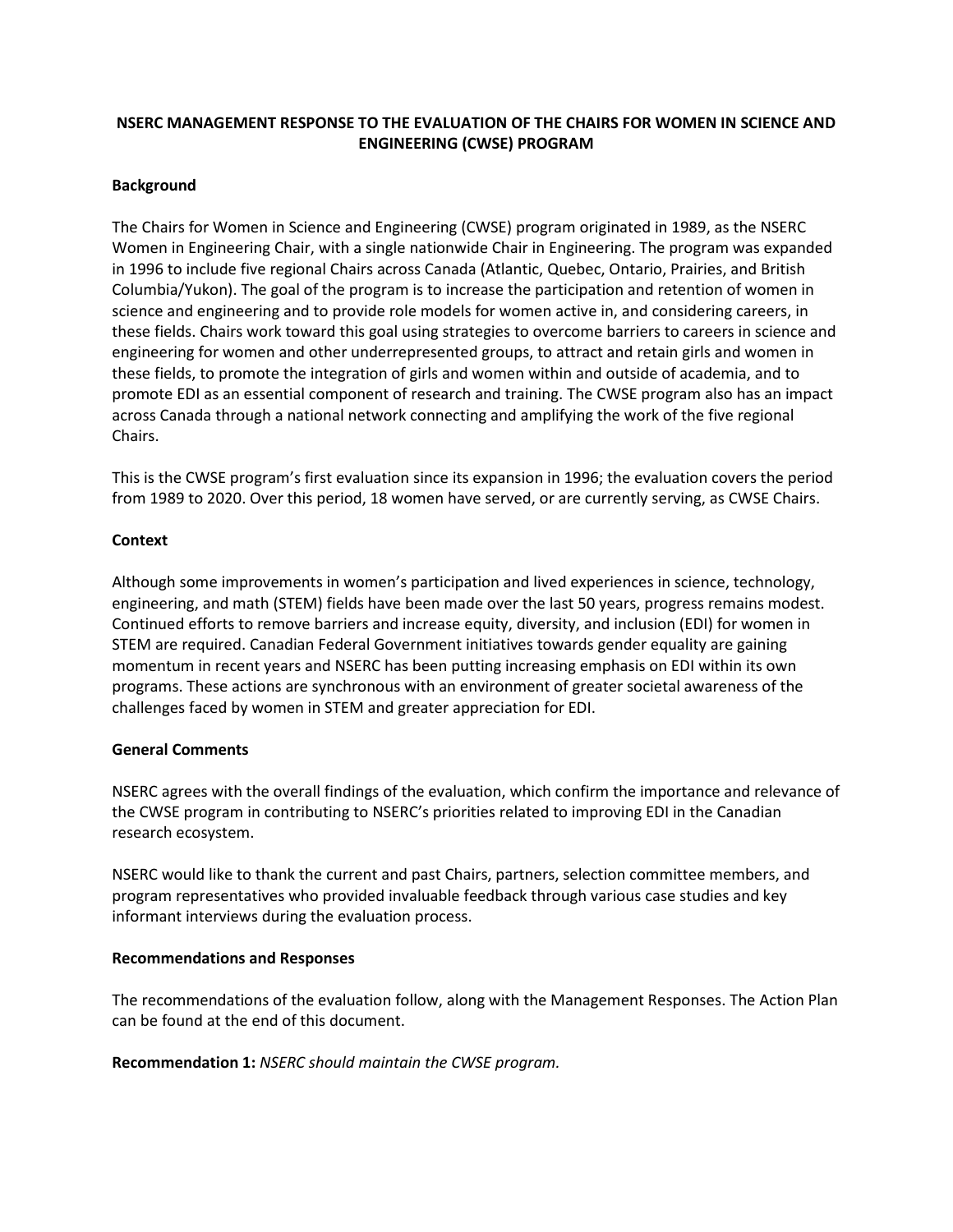*The evaluation confirms that the CWSE program occupies an important niche within the wide eco-system of programs and initiatives that promote the engagement of women in science and engineering. The chairholders who are supported by the program undertake a set of activities tailored to their specific areas of scientific research and their regional and institutional environments. They collaborate with other stakeholders, sharing the goal of meaningfully engaging women in science and engineering. The program also serves to communicate NSERC's vision and commitment related to equity, diversity, and inclusion in the fields of natural sciences and engineering.* 

## **Management Response: Agree**

NSERC acknowledges that change related to gender equality and EDI in STEM takes time and consistent, prolonged effort. The current momentum gained on EDI should be leveraged to contribute to the impact of the CWSE program. As well, the goals are in line with NSERC's commitment to improving EDI in STEM through its policies and programs; and having women STEM researchers championing the EDI cause is essential in this endeavour. As such, Management is in full agreement that the CWSE program remains relevant and should be continued.

**Recommendation 2:** *In collaboration with the current Chairholders and other relevant stakeholders, NSERC should review the current set of program objectives to ensure that they more closely reflect the range of activities undertaken by Chairholders and the contribution that the program can be reasonably expected to achieve.* 

*The current set of program objectives adequately reflects the challenges faced in Canada in engaging women in science and engineering, and the range of outcomes that all stakeholders in this field aspire to achieve. As such, these objectives reflect the broader context in which the CWSE program is operating.* 

*On that basis, it is recommended that a set of objectives that more closely align with the precise contribution that the program, and each Chair by extension, may be expected to achieve be developed. Defining objectives that better describe the relative contribution of the program within the larger set of initiatives promoting women in science and engineering in Canada offers tangible benefits. It will serve to better communicate expectations to those considering applying to become a chairholder or the newly appointed chairholders. It will also support efforts to adequately position and promote the program in the broader ecosystem of women in science and engineering initiatives. Finally, it will allow the program to refine its performance measurement activities, including considerations associated with equity, diversity, and inclusion within the program itself, to ensure that no systemic barriers may limit the access by the targeted clienteles to the expected benefits of the program.* 

## **Management Response: Agree**

NSERC agrees with this recommendation, which is in part based on feedback from the Chairs themselves. Transformational change for EDI in STEM in Canada requires action and effort from many stakeholders. It is not reasonable to impose all-encompassing goals on five individual women and expect results across a very broad scope. Going forward, it will be important to consider how the program objectives can be refined to reflect what Chairs can reasonably accomplish, particularly in the context of work being done in this area by other programs. NSERC also agrees that having more focused, specific program objectives would make results and impact of the program easier to measure and assess.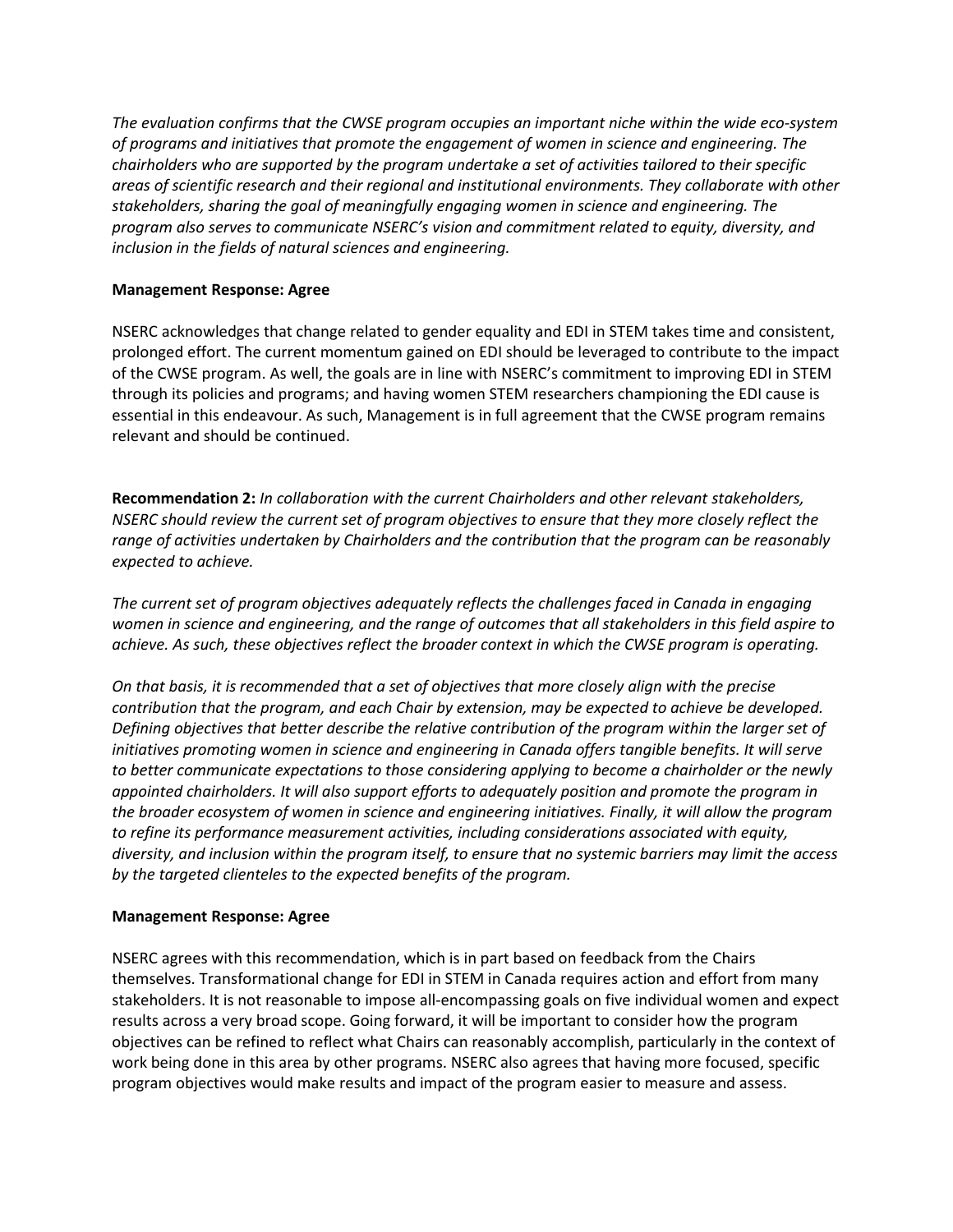However, at the same time, NSERC recognizes that flexibility across regions remains an important element of the CWSE program which should be maintained.

**Recommendation 3:** *NSERC should review the process related to the transition between chairholders in each region to include sufficient overlap for knowledge sharing and continuity.* 

*Evaluation findings leave no doubt as to the profound engagement of each Chair in promoting science and engineering among Canadian women. The experience of being Chair has been described as demanding, rewarding, and transformative. To make the most of these efforts, it is critical to ensure an efficient transition between chairholders in each region, so that the knowledge acquired can be shared and that continuity can be achieved, as applicable.* 

### **Management Response: Agree**

The learning curve for a new Chair is very demanding and intensive. Suddenly being expected to spend up to 50% of their time on the CWSE program, while maintaining a research program, requires a significant period of adjustment for a new Chair. Management agrees that the transition process should be reviewed to investigate possible solutions to improve continuity between Chairs.

| Recommendation                                                                                                                                                                                                                              | Agree/<br><b>Disagree</b> | <b>Proposed Action</b>                                                                                                                                                                                                                                          | <b>Responsibility</b>                                      | <b>Target Date</b><br>for<br><b>Completing</b><br>Proposed<br><b>Action</b> |
|---------------------------------------------------------------------------------------------------------------------------------------------------------------------------------------------------------------------------------------------|---------------------------|-----------------------------------------------------------------------------------------------------------------------------------------------------------------------------------------------------------------------------------------------------------------|------------------------------------------------------------|-----------------------------------------------------------------------------|
| 1. NSERC should<br>maintain the CWSE<br>program.                                                                                                                                                                                            | Agree                     | • Maintain the CWSE program.<br>• Keep focus on gender but<br>increase requirements on<br>intersectionality. Note that<br>this does not preclude the<br>possibility of exploring how<br>the CWSE model could be<br>adapted to other<br>underrepresented groups. | Director of<br>Scholarships<br>and Fellowships<br>division | September<br>2022                                                           |
| 2. In collaboration with<br>the current<br>chairholders and<br>other relevant<br>stakeholders, NSERC<br>should review the<br>current set of<br>program objectives to<br>ensure that they more<br>closely reflect the<br>range of activities | Agree                     | • Review and refine the<br>program objectives so that<br>they are more realistic as to<br>what can be accomplished<br>by chairholders.<br>• Review the need for<br>partnership requirements.<br>• Review guidelines for<br>measuring success and<br>impact.     | Director of<br>Scholarships<br>and Fellowships<br>division | September<br>2022                                                           |

## **Summary of Recommendations and Action Plan**